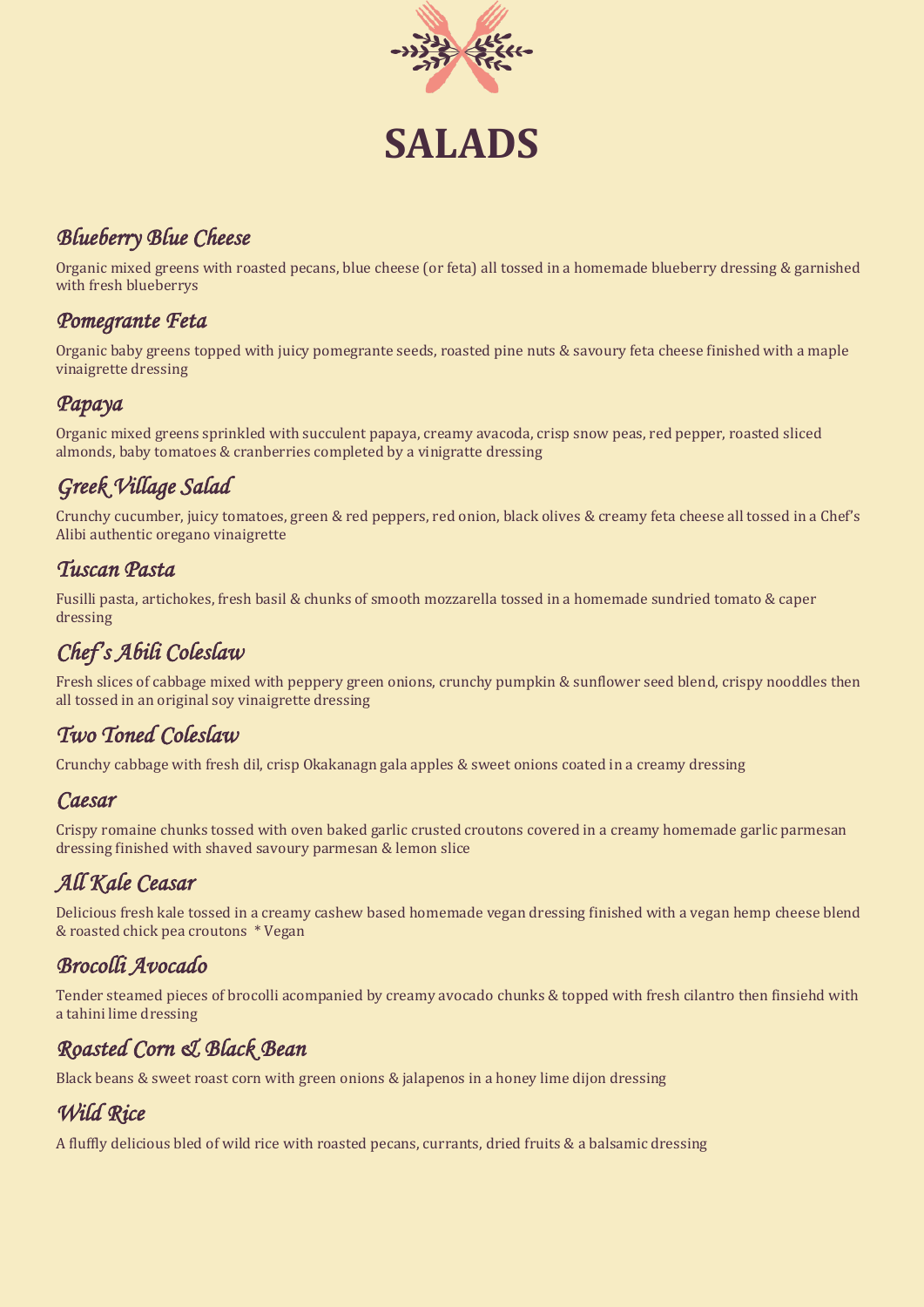

# *Roasted Vegetable & Orzo*

Oven roasted peppers, red onion, zuchini & mushrooms tossed in garlic & lemon dressing mixed with orzo pasta topped with sliced green onions, pine nuts, feta & fresh basil

#### *Creamy Potato*

Homemade creamy potato salad with organic eggs, red potatoes, celery & radishes coated in a homemade buttermilk dressing

#### *Proscuttio Asparagus*

A bed of organic mixed greens topped with grilled asparagus, salty prsouctti, shaved parmasen finished with a honey balsamic vinaigrette

### *Stawberry Spinach*

Crisp baby spinach accompanied by juicy sliced strawberries tossed in a poppy seed dressing & topped with toasted candied almonds

#### *Pesto Pea & Parmesan*

Fresh fuselli pasta coated in a pesto cream sauce complimented by baby peas, pine nuts & freshly grated parmesan

#### *Tabouli*

Authentic Lebanese style tabouli with fresh parsley, fluffy bulgar wheat served with red onion & tomatoes tossed in a lemon oil vinagratte

### *Mediterranean Quinoa*

A savoury combination of quinoa & chickpeas blended with sundried tomatoes, hemp seeds, lovies & finished with capers, pine nuts & a lemon dressing

## *Un-Beetable*

Chef's Alibi famous beet salad made with fresh steamed baby beets, butter lettuce & red onion served with pumpkin seeds finished with a herbed creamy cheese & maple balsamic dressing

# **SOUPS**

#### *Oven Roasted Tomato Basil*

Succulent juicy garlic oven roasted tomatoes simmered with basil, stock & herbs then pureed until smooth served with chrunchy cheese croutons & freshly shaved parmesan

#### *Best Ever Buttnut Squash*

Velvety beautiful roasted butternut squash sauteed then simmered with garlic, Okanagan apple, fresh herbs, stock & finished with a crème drizzle & chopped chives

## *Mushroom Chowder*

Three types of wild mushrooms sautéed with potatoes, corn and fresh vegetables in a cream sauce

# *Turkey & Chickpea*

Spicy ground turkey with onions, celery, carrots, chickpeas with a tomato base & a hint of jalapeno

# *Parsnip Apple*

A creamy blend of parsnip & apples with curry & garlic garnished with chopped chives